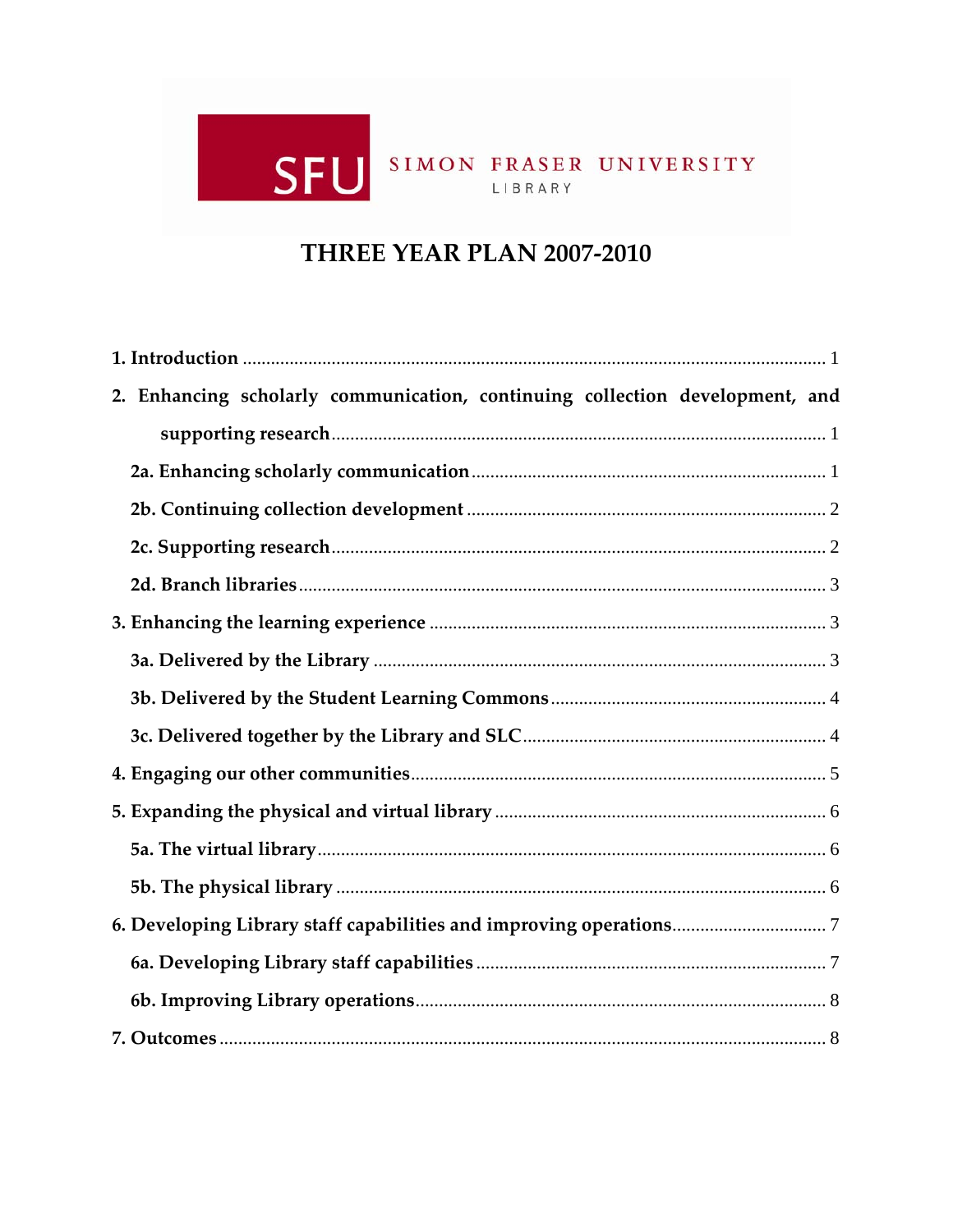# **1. Introduction**

In thinking about the SFU Library's goals over the next three years, we wanted to place them within the SFU context, "Thinking of the world", as well as ensure that we respond to the President's agenda, the VP Research Agenda, and the VP Academic Three Year Plan.

In particular, we want over the next eighteen months to explore what might broadly be described as the changing role of the University Library in the Academy, as we see many initiatives in which the Library is successfully engaged going beyond what are traditionally considered the academic library realm. We plan to involve faculty and students in the discussion.

The broad issues which we will be exploring are:

Enhancing scholarly communication, continuing collection development, and supporting research Enhancing the learning experience Engaging our other communities Expanding the physical and virtual library Developing library staff and improving operations

The President's Agenda includes three broad themes: academic quality enhancement, student life, and public profile. The VP Research Agenda includes: maximizing opportunities for discovery and innovation; promoting internationally competitive research and scholarship; cultivating excellence through investment in emerging areas of research; facilitating collaborations across disciplinary and institutional boundaries; recruiting and retaining outstanding students, research fellows, and faculty; encouraging effective communication and dissemination of research results; optimizing use of our research and scholarship resources; recognizing the full value of intellectual property; achieving thematic coherence in the expression of SFU's research interests; and engaging all our communities for the benefit of society. The VP Academic Plan addresses: student service and success; research innovation & quality; academic innovation & quality; succession planning; First Nations; and financial sustainability. Together, they encompass a vision of a strong, vibrant research and teaching environment at Simon Fraser University. SFU Library, in turn, seeks through this three year plan to contribute to the attainment of that vision.

At the same time, there is a pressing need to improve and expand space, particularly at the WAC Bennett Library, which provides inadequate student seating even now, and which will effectively be out of stack space in three years.

# **2. Enhancing scholarly communication, continuing collection development, and supporting research**

#### **2a. Enhancing scholarly communication**

Recent interest in reforming scholarly communication has arisen in large measure because of the unsustainable steeply rising cost of commercially published scholarly journals. In response to this situation, SFU Library, along with other Canadian university libraries, has worked to develop joint licencing initiatives through organizations such as the Canadian Research Knowledge Network (CRKN) and BC Electronic Library Network (ELN) to reduce the cost of individual titles and to increase the selection of journals available to SFU faculty and students. It is noteworthy that of the largest, most expensive online journal collections, ninety percent were used at least once in the past year, though many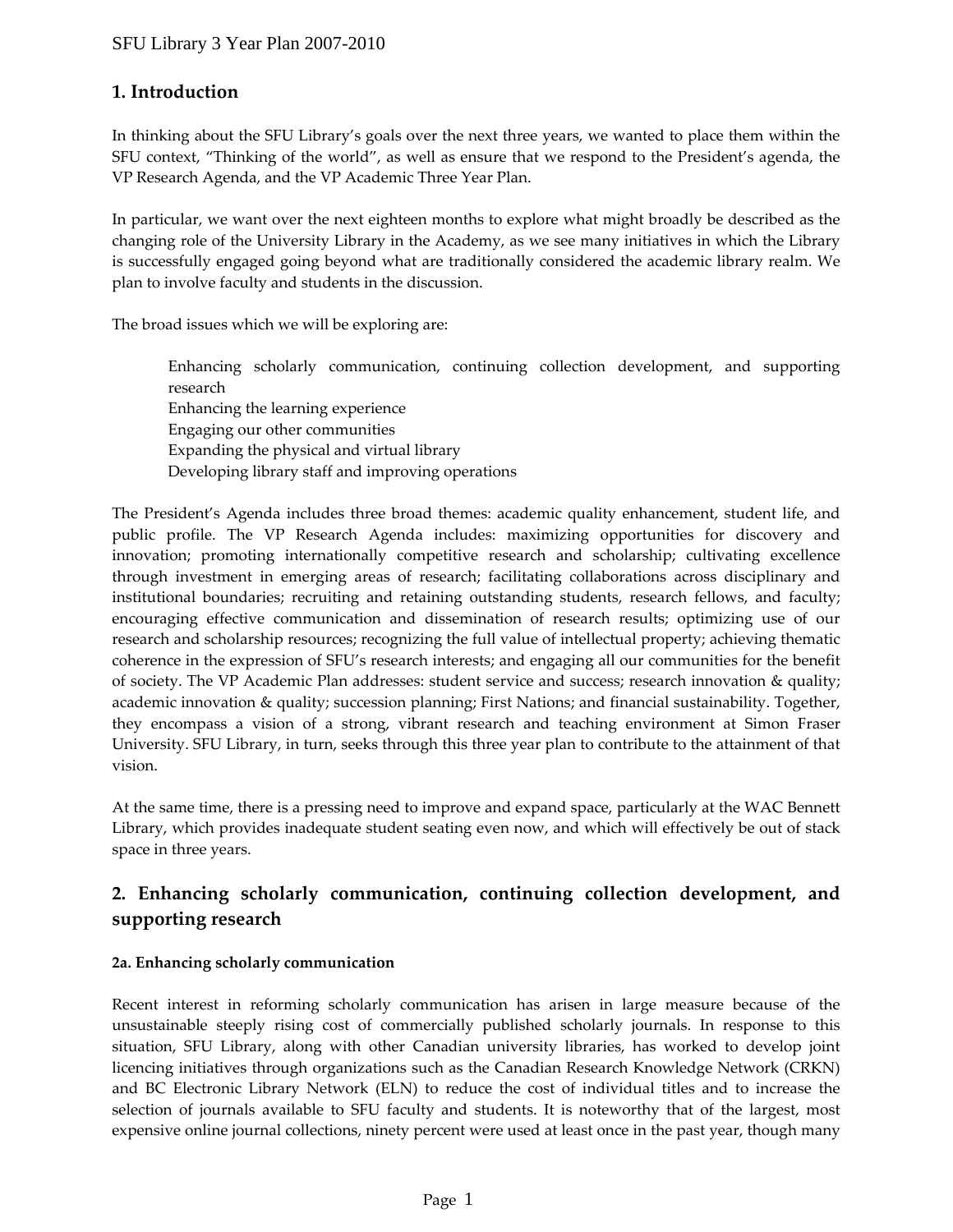were titles not formerly available in print at SFU. Some twelve per cent of the most used electronic journals were never subscribed to by SFU Library. Thus the library's enhanced buying power and strategic collection development are contributing to the University's research agenda.

While research and the publishing of the results of research are primarily the realm of the research community, there is still a role the Library can play. In addition to purchasing and licencing print, electronic and other collections, the Library provides access to peer reviewed open access journals, has supported colloquia devoted to related topics, and provides an institutional repository which is used to house permanent copies of the results of research, including electronic copies of SFU theses. We also maintain memberships in many alternative publishing ventures (i.e. Stanford Encyclopedia of Philosophy, SPARC, Directory of Open Access Journals, etc). Our memberships in BioMedCentral and Public Library of Science, for example, reduce the cost for SFU researchers to publish in journals from these publishers.

Over the next three years, we will investigate these issues further. For example, we will work to raise awareness among faculty about issues such as authors' rights and copyright transfer agreements, so that they are able to ensure that the results of their research remain in their control without jeopardizing their publishing record.

In response to numerous requests, we plan to host a journal editor's forum for faculty members, hold authors' rights workshop(s) for faculty members and grad students, work across all SFU campuses and with other BC Research Libraries Group libraries and liaison librarians to raise awareness of these issues, and work with Public Knowledge Project (PKP), liaison librarians, and faculty to raise awareness and understanding of the Public Knowledge Project and the potential of its software (OJS OCS and metadata harvester) as well as options for Open Access. We will plan and develop knowledge about open access, impact factors, publishers and publishing.

University of California Library lists one of five strategic priorities as: "influencing the development of new forms of scholarly communication". In order to guide our activities, we will develop an equivalent and realistic statement for SFU Library.

## **2b. Continuing collection development**

At the same time, we will be engaged in more practical yet key issues. We will ensure continuing strong support for the collections budget while developing priorities in changing budget circumstances; continue to build relevant collections in all formats, including print monographs, electronic collections, particularly e-journals, e-books, multimedia, reference sources, and financial and GIS data. We will continue to create excellent collections at the branches that support courses, programmes and research at those locations.

With the potential faculty realignment we will continue to review collection development policies and liaison support to ensure that the collections budget allocation responds to the increasing interdisciplinarity of study and research at SFU. SFU Library has and will continue to provide leadership in joint collection development through consortia such as the BC Electronic Library Network, Council of Prairie and Pacific University Libraries, e-Health Library of BC, and the CFI-funded Canadian Research Knowledge Network project to expand access to humanities and social sciences resources online.

#### **2c. Supporting research**

Librarians support research by identifying information sources to further research projects, providing instruction for complex resources and tools such as SciFinder Scholar and RefWorks, working with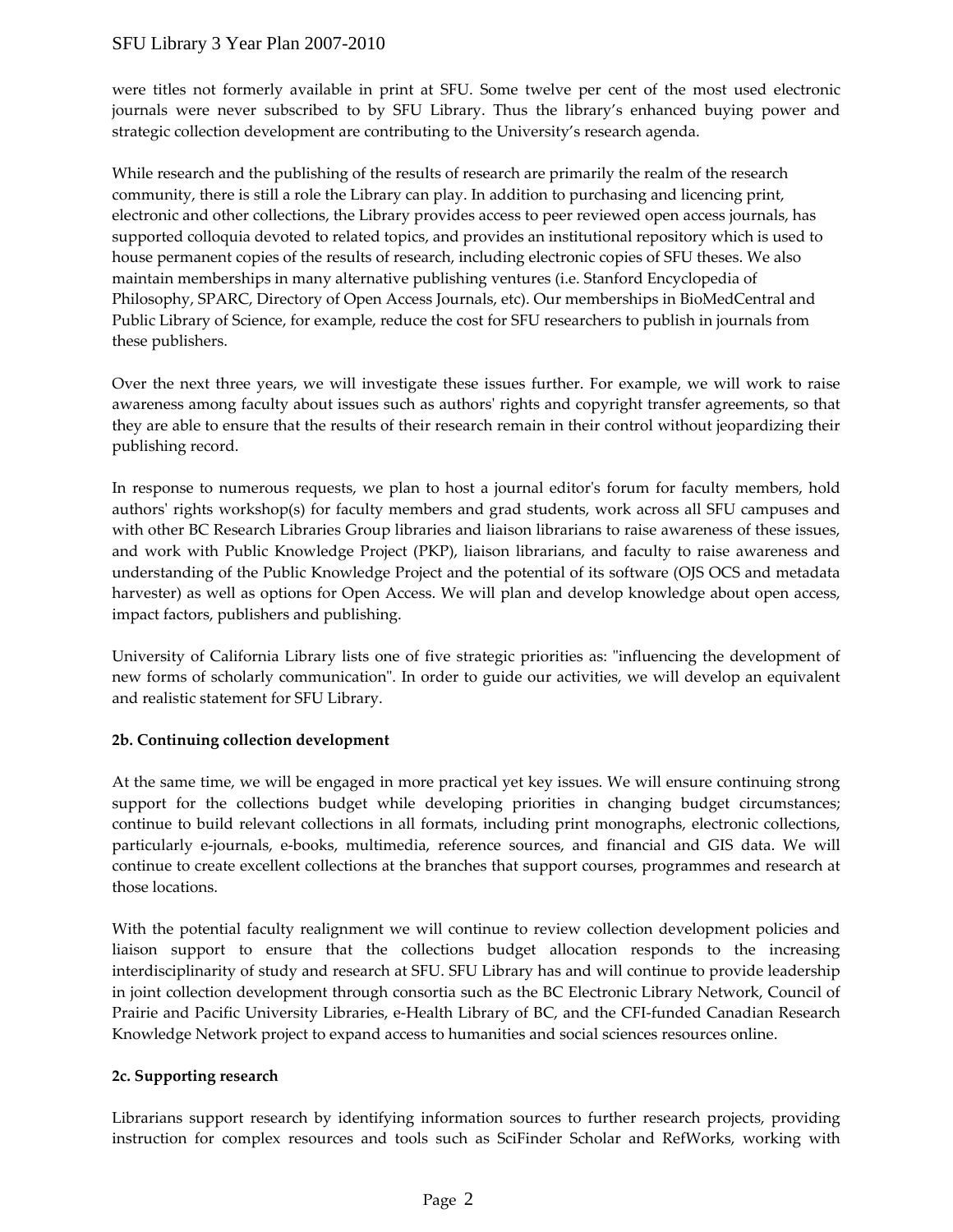faculty and students to clarify approaches to information retrieval and analysis. In addition, we will support SFU research and contribute to research activities elsewhere through digitization projects such as Multicultural Canada projects, Kootenay School of Writing Audio Files, CHODARR materials relating to Downtown Eastside organizations, HCI-Book SSHRC New Media proposal, Special Collections audio tape collection. We will expand and simplify procedures for and promote the SFU Institutional Repository to support a variety of conference proceedings and other papers, non-traditional materials eg. Dance DVDs, Archives. We will put in place improved access mechanisms for institutional repository materials.

### **2d. Branch libraries**

Branch libraries will continue to lead the collaborative delivery of services for faculty and students at the branch campuses; by working closely together, library staff from all three campuses ensure that the highest quality services and collections are available at all locations. The advent of online journals, ebooks, and other resources has contributed greatly to our capability to do so.

In the next three years, we will implement the Belzberg Library service/collection plan and support the request for funding to expand the Belzberg Library for collections, (including collections for the relocated School for Contemporary Arts), as well as for instruction and the Student Learning Commons. We will continue to enhance SFU Surrey library collections and services to support expanding programs. We will begin to plan for the expansion of the SFU Surrey Learning Commons and Library collections, services and space to meet the needs of 5,000 FTE students in 2015.

# **3. Enhancing the learning experience**

## **3a. Delivered by the Library**

The Library's ultimate goal is to ensure that students graduate knowing how to find, analyze and evaluate information within the context of their disciplines.

Most SFU students over the next ten years will be of the 'Millennial' generation. The Library needs to consider the ways it presents information and provides services to these students while ensuring that mature or returning students and students from other languages and cultures, as well as faculty and researchers, are also supported. We need to review and revise instructional programmes to meet these changing student needs and learning styles. We need to continue to solicit student and faculty input in the creation of services and the physical environment.

Library services will need to be even more user-focused, flexible, and convenient; we need to offer choices and enhance space and technology. We will need to simplify and streamline to deliver a mix of learner support services in a variety of modes: in-person, online, real time, self-paced. We will continue to seek opportunities to extend in-person reference services beyond the reference desk, (for example by expanding Ask Us Here and office hours).

We need to develop instructional and reference online, in-class, and one-on-one programmes and services for all our users that offer choices, flexibility, convenience, personalization, customization, speed, experiential learning, media rich environments, and seamless technology. We will continue to advocate for the Library's key role in fostering the development of students' research competencies through instruction and other means and to co-ordinate with other campus units in support of student learning.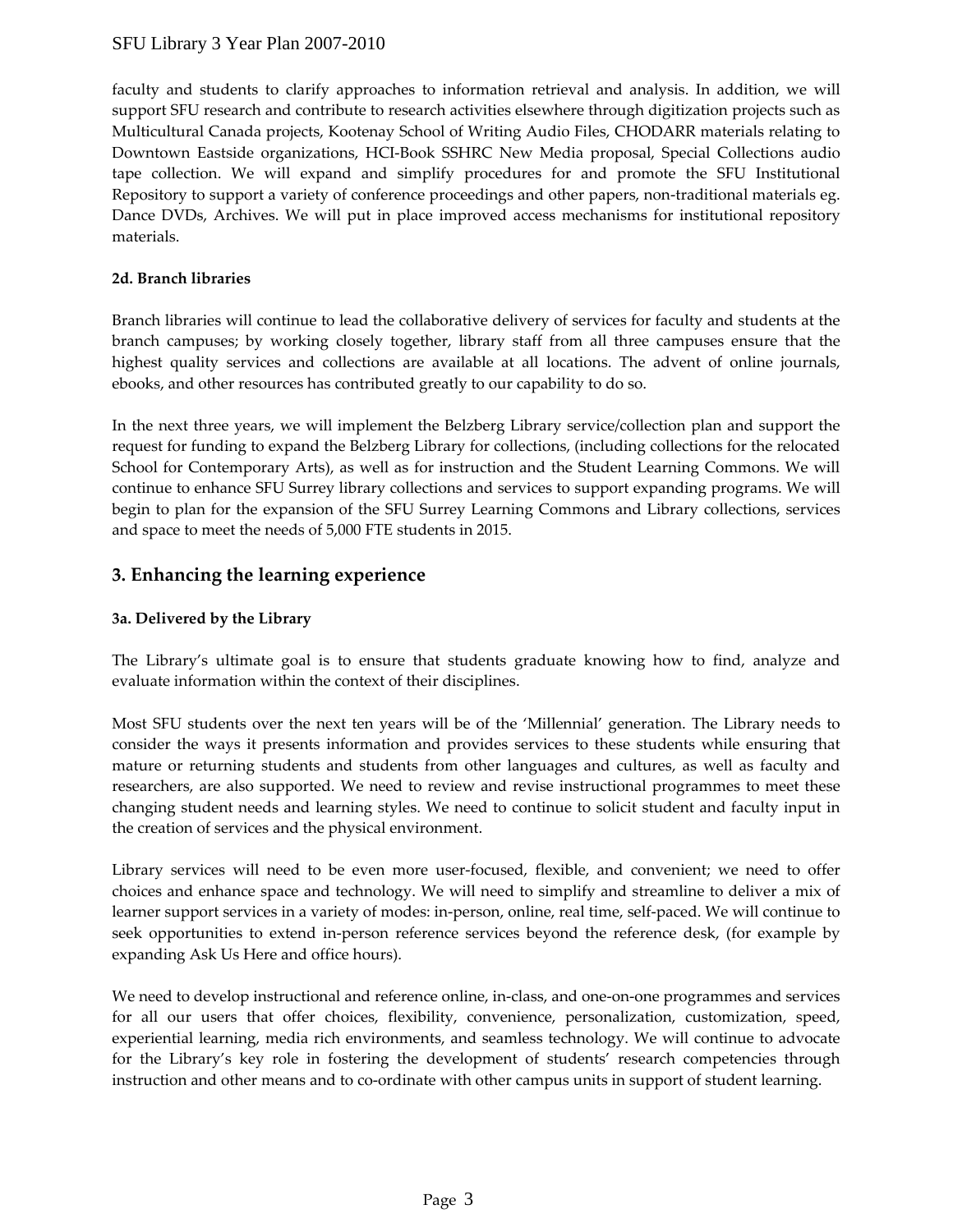With the increasingly diverse background of students, services and materials, particularly for incoming students, we will need to address where they start as entering students when focusing on where they need to be.

In teaching and explaining tools or processes we need to ensure that we have developed the simplest possible procedures, particularly in accessing online resources. To this end, Systems staff and liaison librarians will work together on an ongoing and consultative basis.

The Maps/Data/GIS services and collections support a wide range of subjects. We will work to improve the effectiveness of Maps/Data/GIS services by more fully integrating them into liaison activities; improving workstation hardware, software in the Maps/Data/GIS room by partnering with departments (eg Geography); and expanding data sets, in particular for financial and geospatial data.

#### **3b. Delivered by the Student Learning Commons**

The Student Learning Commons opened in September 2006 to assist and support students in their academic pursuits, with a focus on providing writing and learning support services across the three SFU campuses. The SLC is based in the libraries on all three campuses.

In October 2006, the SLC produced a comprehensive Three Year Plan available on the web site at http://learningcommons.sfu.ca/about/documents/SLCPLANNING07-10\_final2.pdf . Using an appropriate blend of in-person and online delivery modes, the Student Learning Commons will build on its initial success to develop, expand and evaluate programs and services in three major areas: provide a comprehensive suite of core in-person services applicable to all students and/or major disciplines on all campuses; deliver programs tailored to disciplinary contexts; deliver programs and services targeted to the specialized needs of specific student audiences, including English as additional language (EAL) learners, graduate students, First Nation students, students with disabilities, and mature/returning students, and college transfer students. Recognizing the challenges of three campuses, as well as the mobile and commuter nature of the SFU student body, the SLC is committed to providing comprehensive and innovative online services to reach students wherever and whenever they require academic support.

The SLC will deliver "modular but connected" programs encompassing related topics and a variety of linked modes, e.g. workshops, print and e-resources, follow up consultations, and facilitated support groups; deliver innovative/ responsive programs, e.g. facilitating groups for thesis writing, creative writing, reading; use WebCT or other online tools to deliver content; explore online tutoring partnerships with other institutions; facilitate delivery of related programs and support, e.g. "technical literacy", "statistical literacy" workshops; and partner with Student Services and Library Reference in delivering programmes for the Success Semester.

We will ensure that the optimal cohort of professional and line staff and peer counsellors are maintained to deliver the SLC services.

We will ensure the maximum effectiveness of SLC services by continuing to coordinate them with other complementary services such as Student Services, teaching support services, Academic Computing Services and individual faculties and departments, for example through the Advisory and Articulation Committees and the Charette held May 8, 2007.

#### **3c. Delivered together by the Library and SLC**

We will continue to expand and integrate library services with Student Learning Commons (SLC) services, a goal also articulated in the SLC Three Year Plan. Using the Student Learning Commons as a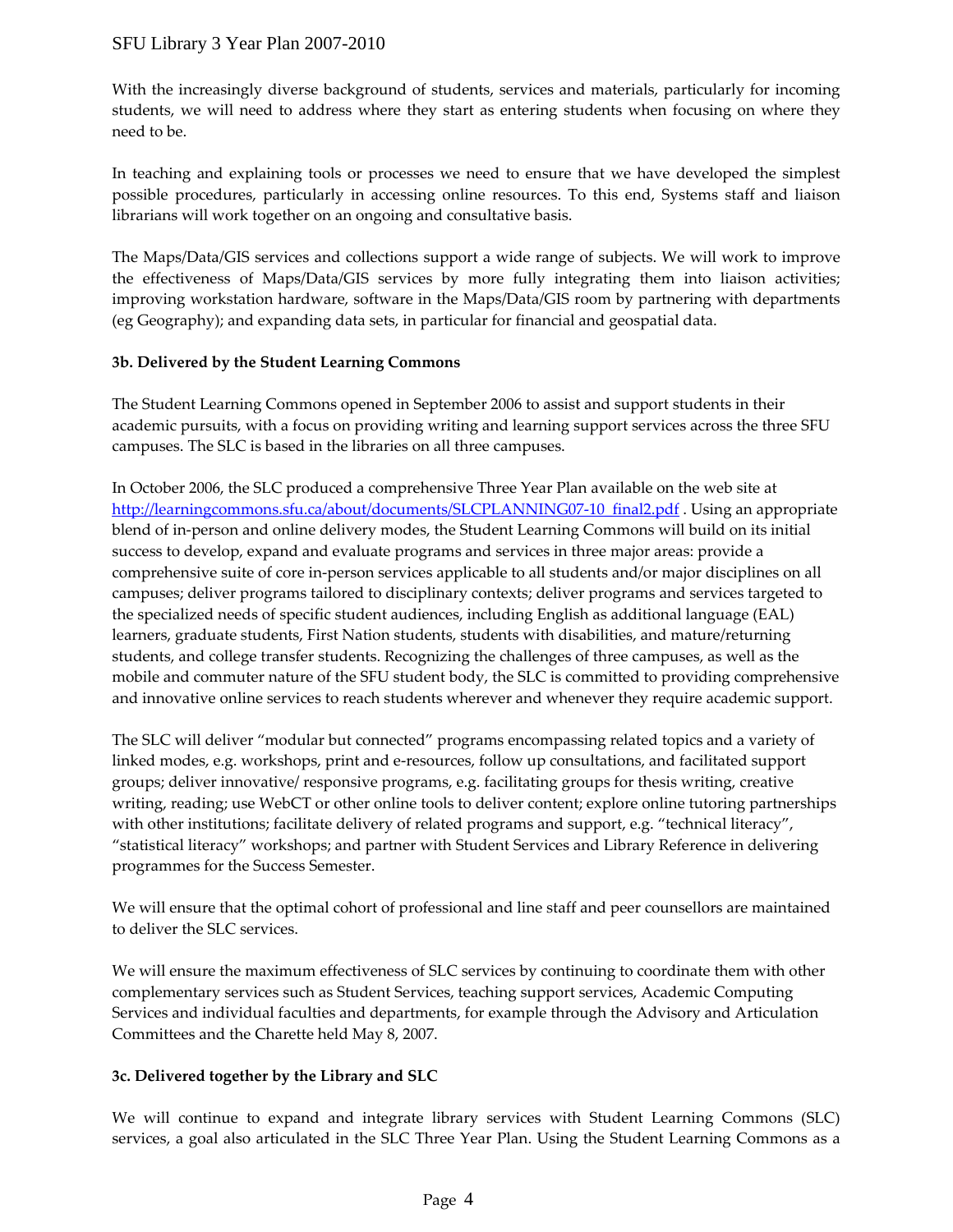model, we will investigate the power of peer to peer learning in a library context and possible means of delivery.

 In order to augment our current services to create the most effective learning services, we will continue to solicit user feedback on a regular basis, using a variety of methods: spot surveys, feedback forms, class evaluations. We will analyze library and SLC instruction programs to determine which courses best suit different modes of instruction: face-to-face or online, real-time or asynchronous classes, etc. We will consult with undergraduate curriculum committees as we expand classroom-integrated library and/or SLC instruction and work to identify the most effective instructional opportunities and offer the most appropriate content to students at various stages in their academic careers.

We will continue to work with other campus units to provide support for the technological needs of students. We will explore ways to support the production of non-textual assignments, e.g. presentations, podcasts, images and video, and possibly social networking applications for students.

# **4. Engaging our other communities**

As Simon Fraser University moves forward with internationalization activities and the creation and sustenance of links to other communities, SFU Library has worked with key individuals within SFU to provide support for these communities consistent with their requirements and with legal requirements, particularly with respect to our online licences. Key external communities include seniors groups, Fraser International College students, and Independent Scholars, all of whom have current SFU standing. Alumni and UniverCity residents receive special privileges and we continue to look to ways to reach out to them.

SFU Library provides outreach through programmes which it supports on the Burnaby and Vancouver campuses. These include readings and series such as the 'Share the Enthusiasm' series about collecting. In Fall, 2007, we plan to host a recognition event for faculty and staff who have published books over the recent past. We also participate in Word on the Street, and SFU activities such as Open House. We will continue to explore these opportunities.

SFU Library works with BC Postsecondary libraries to develop joint activities to support our students. In particular, we continue to house the BC Electronic Library Network which supports BC postsecondary libraries, particularly in online licencing initiatives. The closeness of this has benefited both SFU Library and ELN libraries as we have worked together since the ELN's inception, with SFU acting as developer or agent on a number of projects. SFU Library has been selected to provide support for the GNWC students and faculty and supports the SFU Resource Centre in Kamloops.

SFU Library works with local public libraries on ensuring our services articulate where appropriate, with services to the general public. Particularly for SFU students, the public library serves as a study space and as a source for materials and SFU library provides access to its collections to a limited number of local residents.

SFU continues to play a key role in the national Canadian Research Knowledge Network, with a representative on the Negotations Resource Team.

Beyond libraries, SFU Library has partnerships with publishers and scholars, for example in the CFIfunded Synergies Project and the SFU Centre for Studies in Print and Media Cultures. SFU librarians are represented on the Canadiana.org Board and in a number of other co-ordinate organizations such as the Pacific Bookworld Society.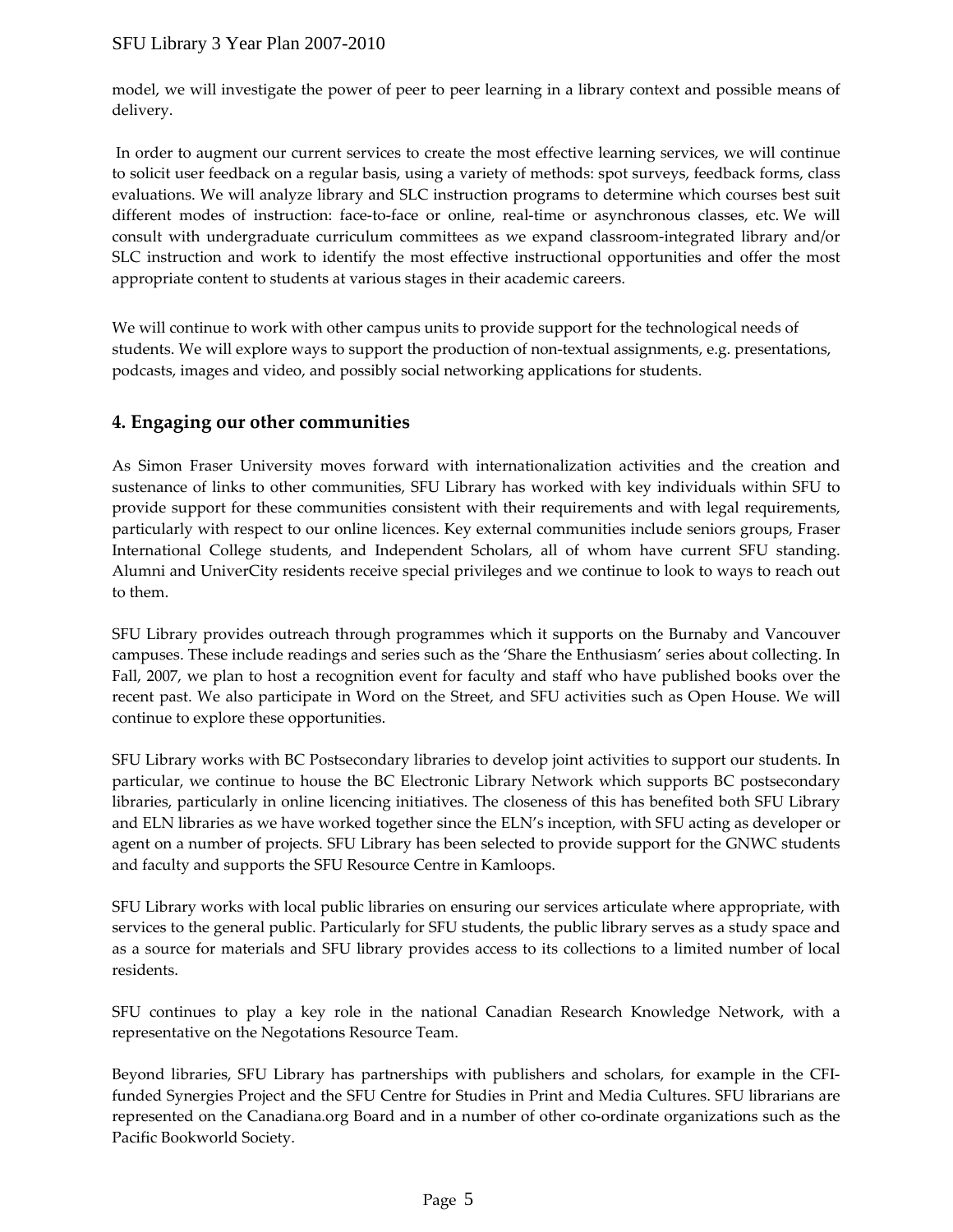These relationships benefit the SFU Library and SFU in a number of tangible and intangible ways and we will continue to develop them both on an individual and an organizational basis. We will use social web technologies where appropriate to enhance community outreach.

SFU Library has been successful in developing software of use beyond SFU and funded in part through outside funds. Over the next three years the Library will ensure its continuing quality of services and collections. We will maintain the Library's role as a leader in technology by continuing to act as a consultant and provider of expert support for other institutions, on a cost recovery basis, and as a participant in various projects and initiatives, including the Public Knowledge Project (PKP) and related affiliations with the Scholarly Publishing and Academic Resources Coalition (SPARC) and the International Network for the Availability of Scientific Publications (INASP); Synergies, a CFI funded project; the reSearcher software (Rothskilde, eIFL); AlouetteCanada's New Media Metadata toolkit project; and theses backfile digitization (UVIC Library).

# **5. Expanding the physical and virtual library**

#### **5a. The virtual library**

With the increasingly diverse capability of the internet and software resources to support interactive services, we will take even greater advantage of software to provide these services. With Learning Management Systems software beginning to provide the capability, we will embed interactive guides and learning spaces in course management software. In consultation with public services staff systems staff will explore ways to re-purpose usage information to improve access, e.g. refine site usability; to provide new features, e.g. search tag clouds, podcast, textmsg, phone support eg for online reserves; to implement software and services that enable users to do more remotely and directly, e.g. online fines payment; to extract and to contribute content, e.g. custom reports, tagging of bibliographic records, saved crossdatabase searches.

With increasingly complex and changing technology and students who are at home in the online environment, we need to ensure that access to the print and electronic collection takes advantage of software advancements. These include single search mechanisms similar to google, and social web features that support more integration and customization, e.g. tagging, subject wikis, RSS feeds, instant messaging, communication tools, and folksonomies—that emphasize online collaboration and sharing among users and utilize them to best provide library services. We will take advantage of the Web 2.0 characteristics of openness, ease of use, innovation, social interaction, creation of content, sharing, decentralization, participation, trust.

#### **5b. The physical library**

Over the past ten years, the WAC Bennett Library has been renovated toward two purposes: improving active learning and study space and reorganizing the stacks to accommodate its increasing physical collection. There is demonstrable need for expansion in all three areas, particularly stack space. Further, wiring, seismic upgrading, and other infrastructure requirements for this forty-two year old facility are badly needed.

Stack space in the Bennett Library is becoming increasingly crowded, with effectively three years of growth remaining. Student seating is lower than at corresponding institutions (SFU – 1336 UVIC -1523 Waterloo – 2074 all locations) and there is no room to increase capacity. Staff space is also crowded. Thus space is thus no longer a medium term issue but a pressing one.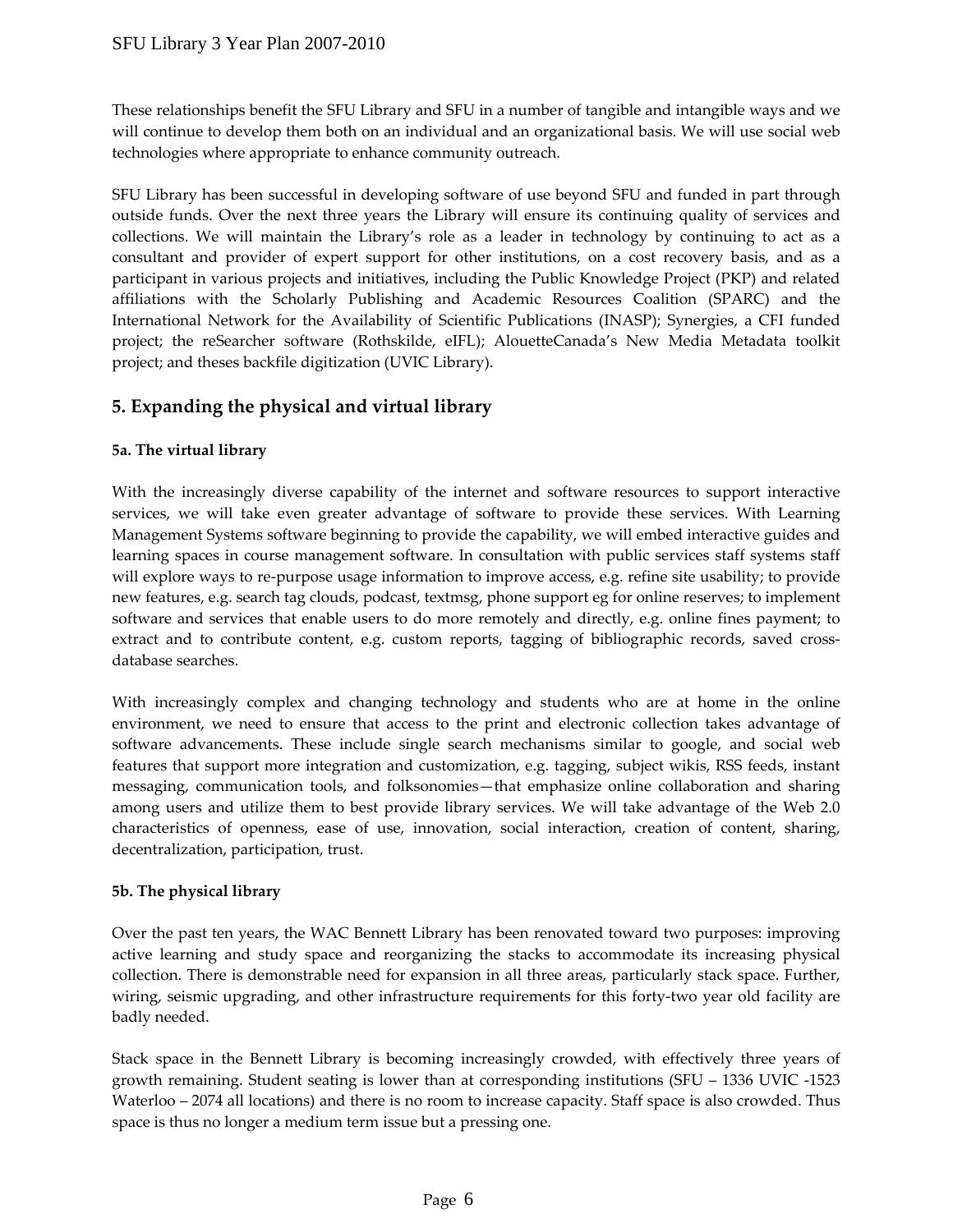Expansion into the boiler room area, which would provide approximately 20,000 sq. feet, is a preferred option provided another location is identified for the boiler room on campus. Failing that, expansion to the north, consistent with the heritage nature of the building, must be considered as the only viable option. Such an expansion will be considerably beyond the scope of current fundraising efforts, which have enabled us to reconfigure and modernize existing space more appropriately. Thus over the next year, we will be making the case to the University administration that expansion of the WAC Bennett Library must be a priority.

Meanwhile, over the next three years, SFU Library will need to increase shelving capacity where possible within the existing shell and appropriately reconfigure existing space to the extent possible. We will need to continue to articulate the importance of library space in providing access to learning and research resources, academic support, and active and quiet study space for students.

Despite the plethora of online resources, the physical collection continues to be heavily used. With its continuing low volumes per student in comparison with its peer libraries, with the continuing heavy use of the book collection, to discontinue building the physical collection would severely hamper SFU student and researcher access to the resources they need to succeed, notwithstanding the very strong document delivery and reciprocal borrowing privileges we share with BC postsecondary and Canadian University Libraries. Compounding the shelving crunch at the Bennett Library is the situation at the branches. While Surrey has just opened a new library, the Belzberg Library is completely at capacity and renovations to the library mezzanine to double the physical volume capacity must be funded in the coming year. Even with this increase, the expanding programming in Vancouver and Surrey, such as the move of the School for the Contemporary Arts, means they will both be out of stack space within a few years.

Failing funding to expand, the Library will need to expend the significant time and dollars required to develop and implement collection weeding and/or offsite storage plans. The irony is that such a direction reduces service capacity both in its ultimate goal and in its execution. Nevertheless, preliminary planning, should such a process be necessary, will need to begin in years two and three.

In the meantime we will work with SFU Facilities to ensure that the WAC Bennett Library provides superlative space for active learning activities in the Student Learning Commons and Alumni Information Commons on floors 2 and 3; adequate space and seating for quiet study throughout the library's public spaces; clear signage; adequate power sources and wireless coverage; and a welcoming and functional entrance way and support desk. We will renovate Special Collections space to make more it more effective and secure.

# **6. Developing Library staff capabilities and improving operations**

## **6a. Developing Library staff capabilities**

In order that the Library continue to change with the changing environment, it is crucial that all library employees (librarians, CUPE, and APSA) be given opportunities and be encouraged to engage in learning opportunities and that the Library working environment be conducive to exploration and experimentation. It is also important that all library staff work together in a mutually supportive environment and that open communication and dialogue continue. Over the next three years, we will continue efforts to improve communication between library administration and librarians and CUPE and APSA staff and work to ensure a collaborative working environment which supports mutual respect among employees; and improve interaction with new staff; eg pictures on the staff web site, a welcome event every few months and so on. We will maintain and enhance an environment in which the talents,